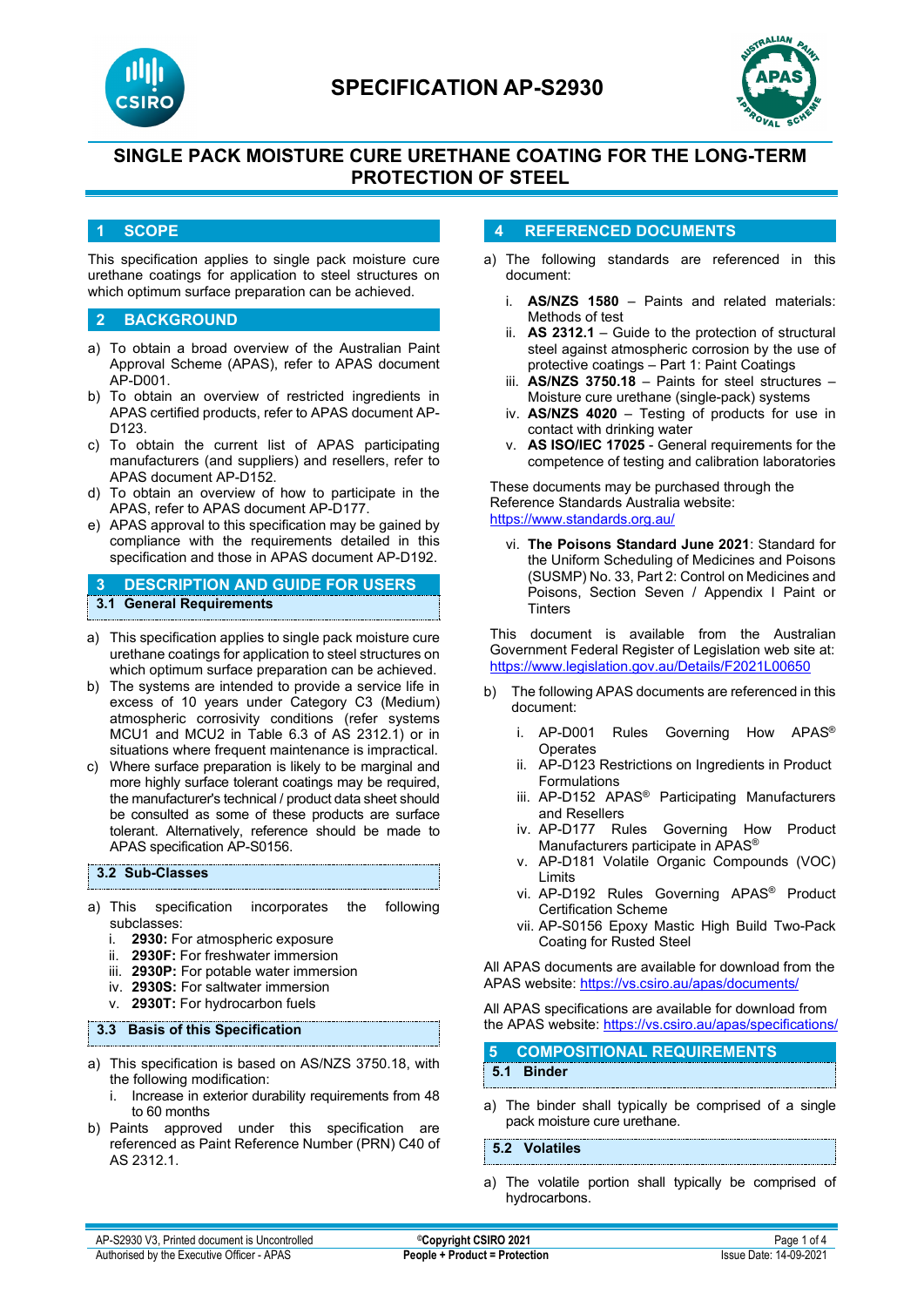

# **SPECIFICATION AP-S2930**



## **SINGLE PACK MOISTURE CURE URETHANE COATING FOR THE LONG-TERM PROTECTION OF STEEL**

b) For VOC content restrictions, refer to APAS document AP-D181.

#### **5.3 Pigmentation**

a) The pigmentation shall be chosen to impart the properties detailed in clause 8, Table 1 below.

#### **5.4 Colour**

- a) Products approved under this specification are normally only available in a wide range of colours.
- b) Where the decorative properties of these coatings are considered important, it is crucial that the appearance of the coating be maintained essentially throughout the life of the coating. Therefore, before other colours are used, purchasers should obtain the manufacturer's written assurance that the selected colour will have acceptable colour stability for the intended purpose.

# **6 PRODUCT APPROVAL REQUIREMENTS**

- **6.1 General Requirements**
- a) The product and its application for approval shall comply with the relevant requirements of APAS document AP-D192 during the life of the approval.

#### **6.2 Technical Requirements**

a) The product shall comply with **all** the requirements of clause 8, Table 1 below.

**6.3 Health and Safety Requirements**

- a) The manufacturer's Safety Data Sheet (SDS) must be studied closely prior to using the product and complied with during use of the product.
- b) As products covered by this specification typically contain solvents, the paint is considered flammable and should be stored away from all sources of heat or ignition
- c) Containers should be resealed immediately after use and good ventilation provided during use to minimise the risk of fire or explosion and the long-term toxic effects of absorption of the vapour into the lungs.
- d) Care should be taken to avoid contact with the skin using protective clothing and barrier cream. All pumping equipment should be adequately earthed. It is anticipated that most of these products would be applied by operators in well ventilated spray booths or in the field by operators with adequate safety equipment.
- e) Products intended for sale in Australia shall comply with all the requirements of the SUSMP. Products intended for sale in other countries shall comply with all local WHS and environmental requirements.
- f) The product shall comply with all requirements of clause 6.3 and 6.4 of APAS document AP-D192.

#### **7 APPENDIX A**

### **Guidelines for Approval of Coating Systems for Use in Potable Water**

- 7.1 APAS requires that all products intended for use in contact with potable water shall be approved for such an end use by an appropriate authority.
- 7.2 Such approval is indicated by having a suffix **P** after the specification number e.g., AP-S2930P. The issued certificate of product approval will clearly identify the appropriate exposure condition.
- 7.3 In order to gain product approval, the appropriate evidence of suitability needs to be supplied:
	- i. An AS ISO/IEC 17025 endorsed test report (NATA in Australia) from an approved authority indicating compliance with AS/NZS 4020 *Products for use in contact with drinking water*, refer below for approved testing authority, or
	- ii. Details of a technical case history of at least 6 years duration indicating satisfactory performance in contact with drinking water. A letter from the asset owner shall be supplied stating:
		- 1. The name of the product used, and
		- 2. The nature of its use in a potable water application, and
		- 3. The period during which it has been in continuous use, and
		- 4. How well it has been performing
- 7.4 In Australia, the APAS recognised testing laboratory for AS/NZS 4020 is:

**Australian Water Quality Centre (AWQC)** – Business Unit of the South Australian Water Corporation (SA Water) NATA Accreditation No. 1115

250 Victoria Square ADELAIDE, South Australia, 5000

Direct Lab Number: (08) 7424 1512 General Enquiries[: producttesting@awqc.com.au](mailto:producttesting@awqc.com.au)

Direct Contacts: Michael Glasson (Supervisor Product Testing) Email[: michael.glasson@awqc.com.au](mailto:michael.glasson@awqc.com.au)

Peter Christopoulos (Senior Technical Officer – Product Testing) Email[: peter.christopoulos@awqc.com.au](mailto:peter.christopoulos@awqc.com.au) 

7.5 Following any changes to the ingredients of the formulation or to the source of raw materials, the product shall be retested to confirm continued compliance with the Standard.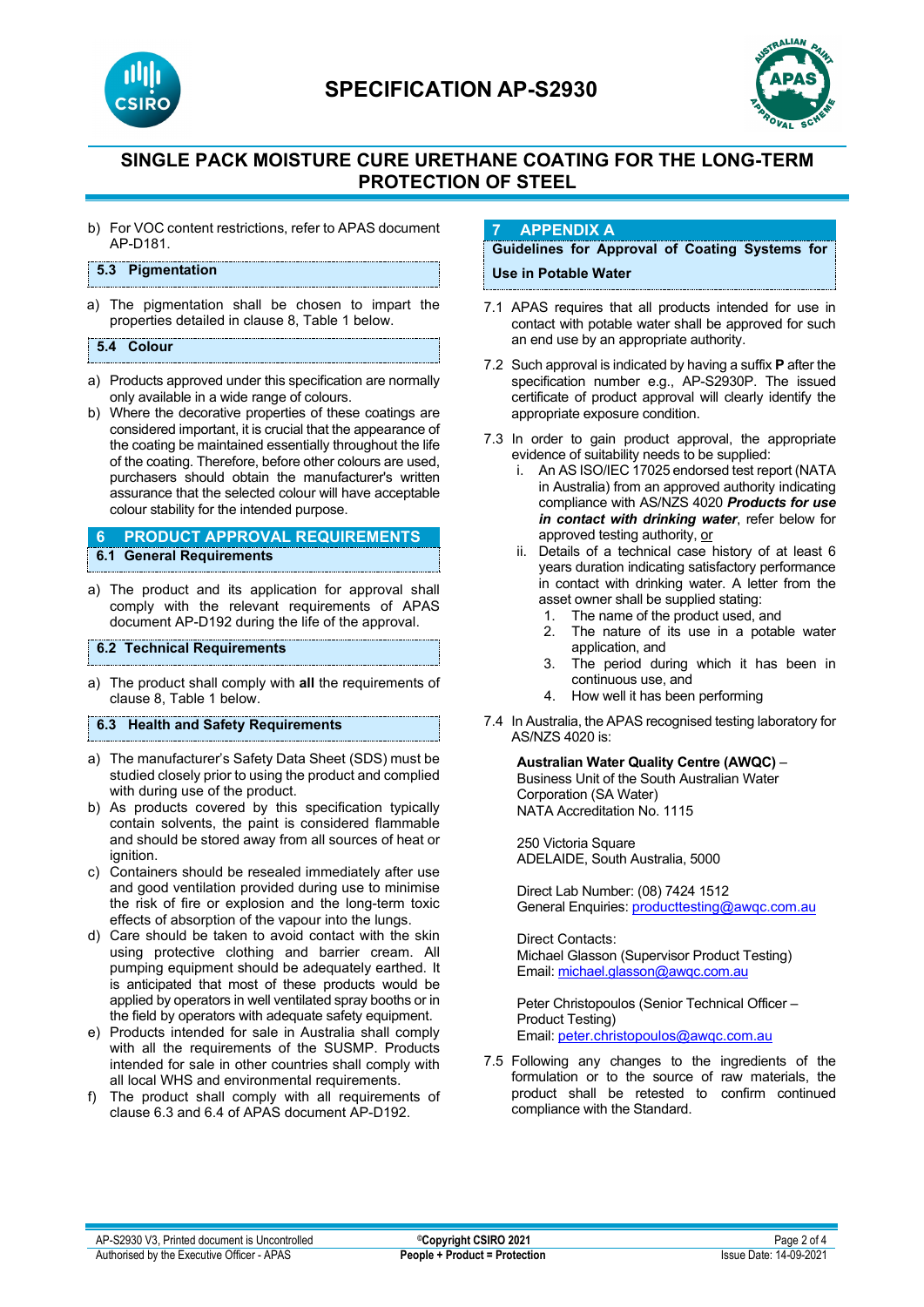



## **SINGLE PACK MOISTURE CURE URETHANE COATING FOR THE LONG-TERM PROTECTION OF STEEL**

## **8 TABLE 1: PERFORMANCE PROPERTIES**

| <b>TEST</b>                                                          | <b>AS/NZS</b><br>1580<br><b>METHOD</b> | <b>REQUIREMENTS</b>                                                                                                                                                                                    |
|----------------------------------------------------------------------|----------------------------------------|--------------------------------------------------------------------------------------------------------------------------------------------------------------------------------------------------------|
| <b>General Requirements</b>                                          | <b>AS/NZS</b><br>3750.18               | Shall comply with all the requirements of clause 2 Material<br>Requirements.<br>All results shall be reported.<br>NOTE: Listed below are test parameters in addition to, or in place of,               |
|                                                                      |                                        | those listed in the Australian Standard. Compliance to these tests is<br>also required.                                                                                                                |
| Thinning or Mixing Properties                                        | 208.1                                  | Using 10% of manufacturers recommended thinner, there shall be no<br>signs of incompatibility.                                                                                                         |
| <b>Storage Properties</b>                                            |                                        |                                                                                                                                                                                                        |
| Degree of Setting                                                    | 211.1                                  | Settling shall not fall below 4.                                                                                                                                                                       |
| <b>Aged Application</b>                                              | 205.2 or<br>205.4                      | In addition, the use of spray application shall produce a uniform finish<br>typical of the product type.                                                                                               |
| <b>VOC Content</b>                                                   | <b>APAS</b><br>AP-D181                 | Refer to APAS document AP-D181 for method and limits.<br>If the APAS specification is not listed on AP-D181, a declaration of<br>VOC content is still required.                                        |
| Resistance to Natural Weathering<br><b>ALL Sub-classes</b>           | <b>AS/NZS</b><br>3750.18<br>457.1      | After 60 months exposure at all 3 atmospheric exposure sites<br>(listed in APAS document AP-D192, clause 12), the product shall<br>comply with the ratings in AS/NZS 3750.18 Table 2 (48 months).      |
| Water Immersion<br>2930F, 2930P and 2930S only                       |                                        | After 60 months at the appropriate immersion exposure test site(s)<br>(refer to APAS document AP-D192, clause 12), the product shall<br>comply with the ratings in AS/NZS 3750.18 Table 2 (48 months). |
| Resistance to Immersion in<br><b>Hydrocarbon Fuels</b><br>2930T only |                                        | When immersed for 2 hours at ambient temperature in a solution of<br>75% n-heptane and 25% toluene, the coating shall show no sign of<br>softening, lifting, crazing or blistering.                    |
| Resistance to Immersion - Potable<br>Water<br>2930P only             | <b>AS/NZS 4020</b>                     | For potable water approval, the product shall pass the resistance to<br>immersion in freshwater requirements detailed above.<br>In addition, a potable water compliance certificate, as detailed in    |
|                                                                      |                                        | clause 7, Appendix A shall be provided.                                                                                                                                                                |